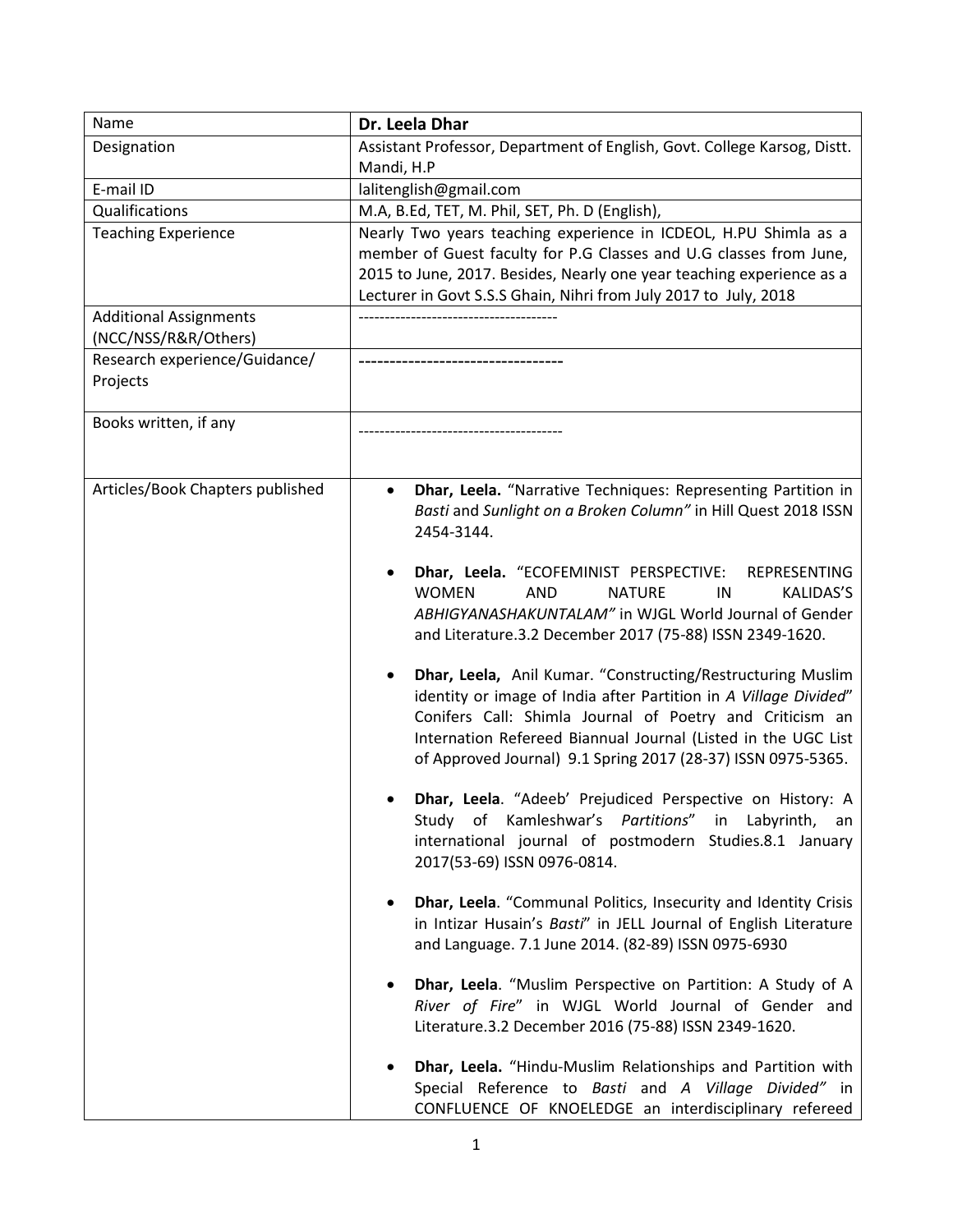|                                | journal.4.2 July-December 2016(14-24) ISSN 2348-9189.                                                                       |
|--------------------------------|-----------------------------------------------------------------------------------------------------------------------------|
|                                | Dhar, Leela. "Role of Music/Songs in Preserving Culture and                                                                 |
|                                | Creating Space: A Study of Select Festivity Songs in Himachal                                                               |
|                                | Pradesh" in HILL QUEST.3.2 April-June 2016(ISSN 2454-3144.                                                                  |
|                                | Rana, Aswani, Leela Dhar. "Women and Carnivalesque Space:                                                                   |
|                                | Exploring Marriage Songs in Hamirpur District of Himachal                                                                   |
|                                | Pradesh" in Himalayan Journal of Contemporary Research. 4.2<br>July- December 2015 (1142-1151) ISSN- 2319-3174.             |
|                                |                                                                                                                             |
|                                | Dhar, Leela. "Communal Politics, Insecurity and Identity Crisis:                                                            |
|                                | A South Asian Muslim Perspective on partition in Aadha Gaon<br>and Basti" in Research Digest: A Quarterly Multidisciplinary |
|                                | International Research Journal 10.1&2 April-June 2015 & July-                                                               |
|                                | Sept. 2015(10-19) ISSN-0973-6387                                                                                            |
|                                | Sharma, Anita, Leela Dhar. "A Muslim Perspective of the                                                                     |
|                                | Impact of Partition on Women with Special Reference to Basti                                                                |
|                                | and Sunlight on a Broken Column" in Research Digest: A<br>Quarterly Multidisciplary International Research Journal. 8.3     |
|                                | October-December 2013 (14-21) ISSN-0973-6387                                                                                |
|                                |                                                                                                                             |
|                                | Dhar, Leela. Proceedings of International Conference on                                                                     |
|                                |                                                                                                                             |
|                                | Science, Spirituality and Education. Edt. Mritunjay Sharma,                                                                 |
| Conferences/Seminar/Workshops/ | Prasangik: New Delhi, 2017<br><b>Paper Presented in the Conferences</b>                                                     |
| attended/ papers presented     |                                                                                                                             |
|                                | entitled<br>"VOICES<br><b>GURUS:</b><br>Presented<br>OF<br><b>SIKH</b><br>1<br>paper                                        |
|                                | REPRESENTING WOMEN, NATURE AND SPIRITUALITY" in                                                                             |
|                                | national Conference on interdisciplinary Approaches in<br>Understanding Science, Arts And Spirituality conducted by         |
|                                | Pratibha Spandan held at H.P.U Shimla held on 01-02 October,                                                                |
|                                | 2018                                                                                                                        |
|                                | Presented paper entitled "Narrative Techniques: Representing<br>2                                                           |
|                                | Partition in Basti and Sunlight on a Broken Column" National<br>Seminar on Breaking Boundaries of Research in Higher        |
|                                | Education organized by Faculty of visual and Performing Arts                                                                |
|                                | HP University, Gayan Path, Shimla (14-15 October, 2017)                                                                     |
|                                | Presented paper entitled "Hindu-Muslim Relationships and<br>3                                                               |
|                                | Partition with Special Reference to Basti and A Village Divided"<br>at International Conference on Spirituality in Science, |
|                                | Education and Fine Arts organized by Pratibha Spandan held at                                                               |
|                                | H.P.U Shimla. (14-16 October, 2016)                                                                                         |
|                                | Presented paper "Role of Music/Songs in Preserving Culture<br>4                                                             |
|                                | and Creating Space: A Study of Select Festivity Sings in<br>Himachal Pradesh" at National Seminar on Role of Fine arts      |